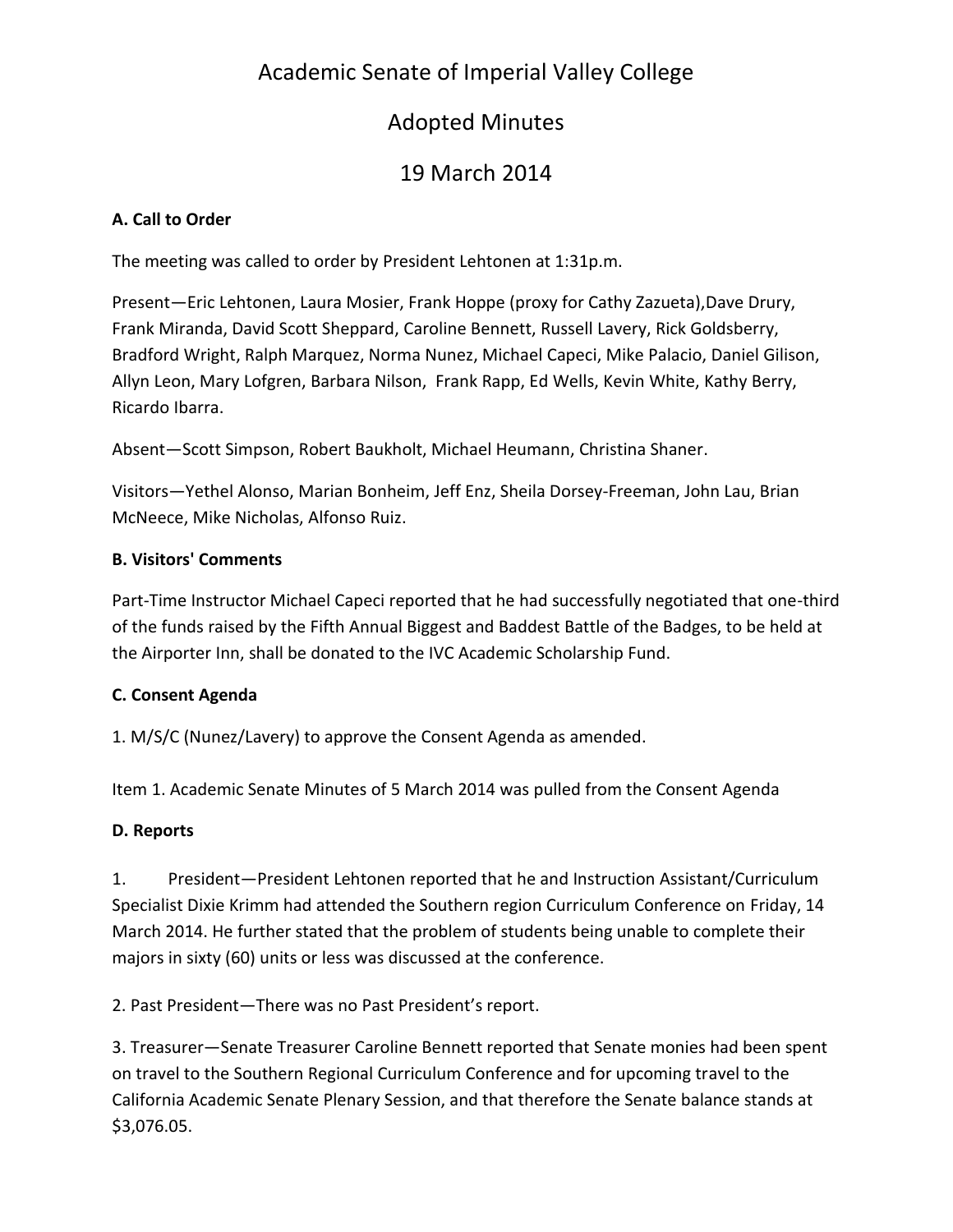4. Associated Student Government—Associated Student Government President Ricardo Ibarra reported that the ASG is preparing events for Caesar Chavez Day and Women's History Month. He further stated that no dates have yet been determined for these events

5. Part-Time—There was no Part-Time Instructor report.

6. Curriculum Committee—Vice-President for Academic Services Kathy Berry reported that the problem of students being unable to complete their majors in the minimum number of transfer units allowable was discussed at the most recent Chief Instructional Officers for California Community Colleges meeting.

7. College Council—College Council Co-Chairman Daniel Gilison reported that the next College Council meeting shall be held on Monday, 24 March 2014, at which time updated standing committee rules and College Council membership shall be discussed, including whether or not to include the sitting Academic Senate President or designee as a member of the council.

8. CART—CART Co-chairman Brian McNeece reported that possible changes to criteria for accreditation may generate focus on quality of instruction, defined as success rates, completion rates, and transfer rates.

9. Distance Education—There was no Distance Education Committee report.

10. Technology Planning—There was no Technology/Planning Committee report.

11. Bookstore—Publications design Coordinator Mike Nicholas reported that no action was taken at the Bookstore Committee meeting of 6 February 2014 and that the next meeting of the Bookstore Committee will be held on Thursday, 20 March 2014.

# **E. Update on Previous Discussion and Information Items**

1. Academic Senate Elections—Frank Rapp

Secretary Frank Rapp reported that the inaugural on-line Academic Senate elections had been held the week of Monday, 10 March 2014, through Friday, 14 March 2014. He further stated that Lorrainne Mazeroll, Gilbert Campos, and Allyn Leon had won election as At-Large Academic Senate Senators for terms beginning 1 July 2014 and ending 30 June 2017 and that Michael Capeci and Michael Palacio, Jr. had won election as Part-time faculty Senators for terms beginning 1 July 204 and ending 30 June 2015.

Secretary Rapp further reported that the division representatives to the 2014-2015 Academic Senate for Imperial Valley College are as follows; From Arts & letters, no division senators have been selected; from Economic Workforce and Development, the senators shall be Dave Drury, Frank Miranda, and David Scott Sheppard; from Health and Sciences, the senators shall be Caroline Bennett, Russell Lavery, Rick Goldsberry, and Bradford Wright.

Secretary Rapp completed his report on the Senate elections by publically thanking Omar Ramos and commending him for his assistance in setting up and running the on-line election.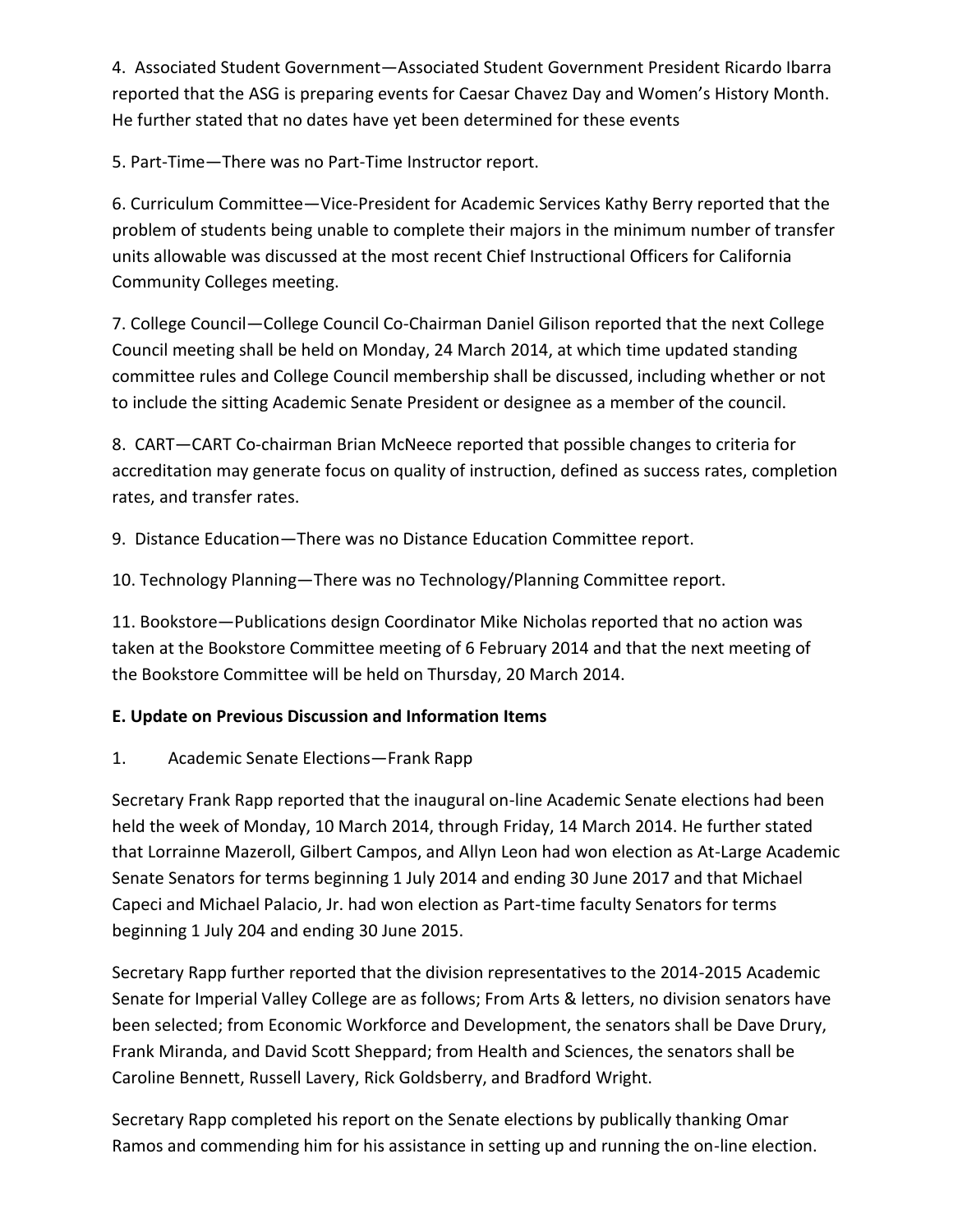2. Academic Senate Fund raiser—Eric Lehtonen

Eric Lehtonen began discussion on changes to the IVC Academic Senate Fund raiser in lieu of the report from Part-Time Faculty Senator Michael Capeci regarding donations to the Senate Scholarship fund from the Fifth Annual Biggest and Baddest Battle of the Badges.

No specific decisions regarding how the IVC Academic Senate would proceed were arrived at.

3. Academic Senate Faculty Lounge Plaques—Eric Lehtonen

President Lehtonen reported that Senator Barb Nilson had provided Academy Awards with updated information to be engraved on the Senate plaques and that said plaques should be ready by mid-April of this year.

4. +/- Grading—First Reading—Caroline Bennett

Caroline Bennett presented the following to the IVC Academic Senate:

# **Imperial Valley College Grading System Faculty Survey**

The following questions are proposed survey questions that will be used to gather information regarding the proposal to institute a  $+/-$  grading system at Imperial Valley College:

Please note that Title 5 specifically outlines which +/- grades may be adopted. The grade of "C-" is not an option.

- 1. I think this grading system should be available as an option at Imperial Valley College.
	- Yes
	- $\Box$  No
	- Undecided
- 2. If this grading system was available, I would probably use it for one or more of my classes.
	- Yes
	- $\Box$  No
	- Undecided
- 3. I am okay with my colleagues using  $+/-$  grades, even if I choose not to use those grades.
	- $\Box$  Yes
	- $\Box$  No
	- Undecided
- 4. I am a:
	- $\Box$  Part-time faculty member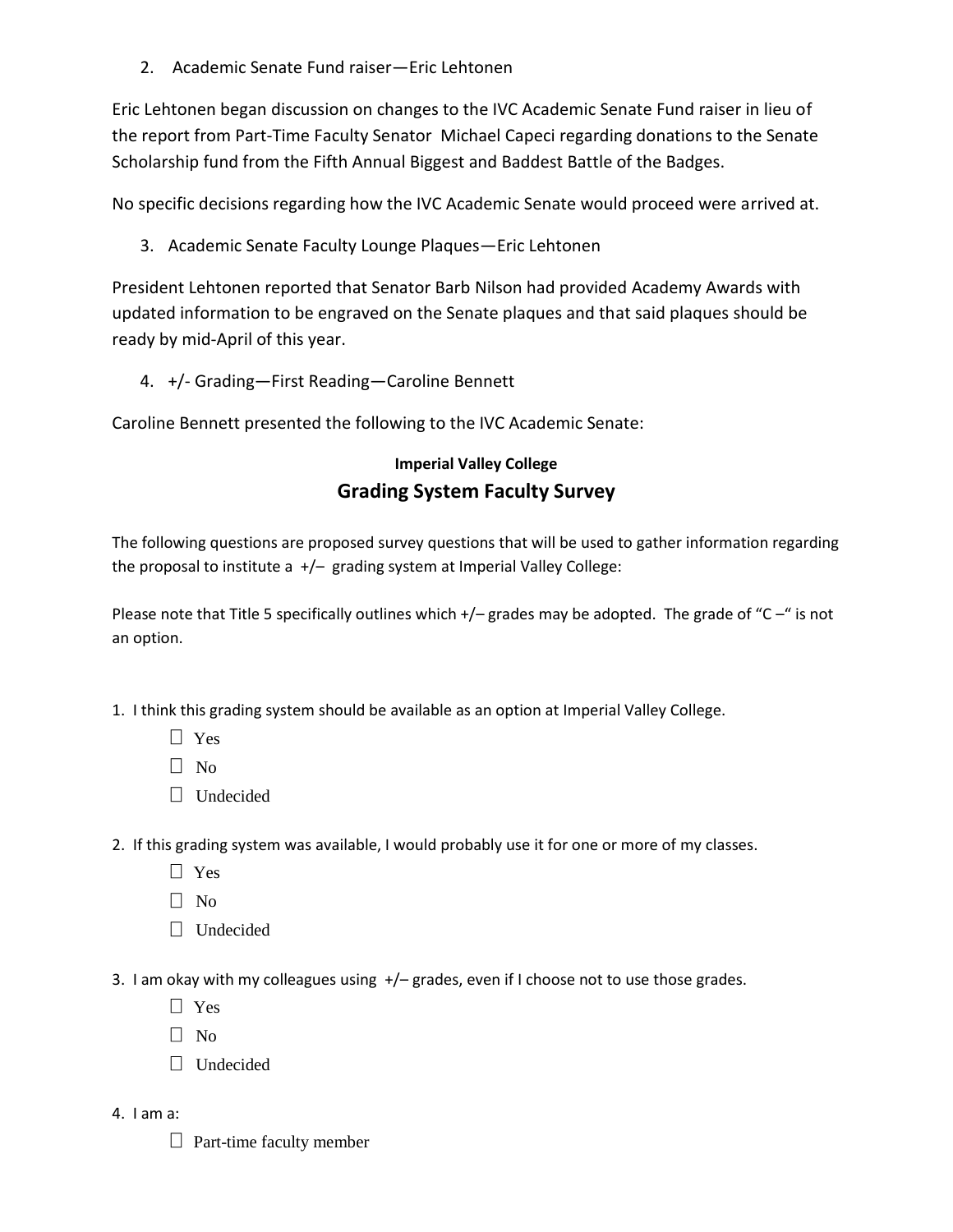### $\Box$  Full-time faculty member

5. I have taught at Imperial Valley College for \_\_\_\_\_\_\_ year(s).

6. Specific concerns about  $+/-$  grading that I wish to have discussed at the Academic Senate:

Senator Bennett stated that said proposed survey would most likely be conducted through Survey Monkey.

5. Administrator Evaluations—Eric Lehtonen

President Lehtonen reported that no changes had been made to the questions and items used on the Administrator Evaluation form, that the evaluations would be conducted through Survey Monkey, that the evaluations would be conducted anonymously, and that the evaluations would take place no later than Friday, 18 April 2014.

### **F. Update on Previous Discussion and Information Items**

1. Distance Education Committee Composition Resolution—First Reading—Gayla Finnell

This item was pulled from the agenda.

2. Competitive Athletics Committee—Eric Lehtonen

President Lehtonen informed the Senate that the Competitive Athletics Committee reports to the College Council and that the committee is currently in need of two student members and one faculty member.

3. Rafael Santos Award Committee—Mary Lofgren

Senator Mary Lofgren requested volunteers for this year's Rafael Santos Committee and stated that she shall meet with Secretary Rapp, the former committee chairman, to establish procedures and deadlines for this year's committee.

4. Information Technology Approval for Software Purchases—Eric Lehtonen/Daniel Gilison

President Lehtonen stated that complaints have been received regarding the requirement that Information Technology must approve any software purchases and installations.

Discussion ensued, including the inconvenience of acquiring said approval when downloading course material from reputable publisher, particularly when class deadlines need to be met; faculty members not following school policy on school computer use; the possibility of remote installations; the possibility of preapproval for such items as test banks; the legality of purchasing unlicensed software; interface changes to WebSTAR; and the possible problems of infecting IVC computers with malware.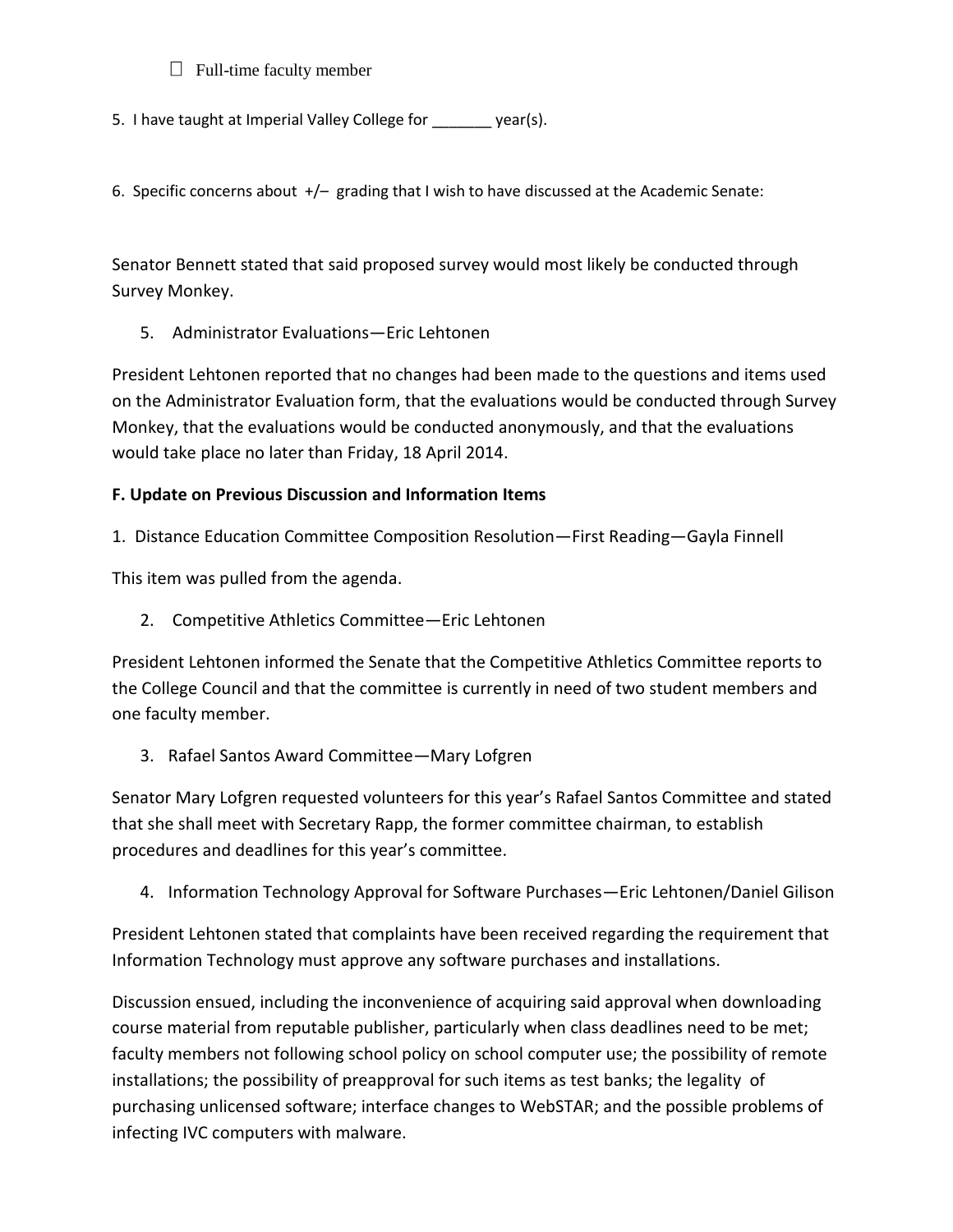Director of Enterprise Systems Jeff Enz spoke to the issues raised, informing the Senate that steps are being taken to reduce problems caused by the policy without jeopardizing the IVC computer use policy and that the faculty and staff would be informed when the previously mentioned steps are completed. He further reminded those present that Information Technology staff are available until 7:00p.m

### **G. Action**

1. Chair/Coordinator Job Description—Daniel Gilison

M/S/C (Leon/Gilison) to approve the proposed job description for area coordinators as presented for recommendation to the appropriate parties. Ed Wells—Abstained

IMPERIAL VALLEY COLLEGE JOB DESCRIPTION: AREA COORDINATOR

INTRODUCTION: The Coordinator is the tenured faculty lead for a division or program. Coordinators are faculty members elected biannually (every 2 years) by area faculty and with mutual approval of the Vice President for Academic Services. The Coordinator must be able to work collaboratively with faculty, staff, administrators and students in the day-to-day operations of the area and/or program. The Coordinator must possess knowledge of curriculum development, student learning outcomes, program review, schedule development, FTES, FTEF, and the rules and regulations of the California Community College System.

#### Major Functions:

Curriculum:

- 1. Facilitate, in collaboration with area faculty, curriculum development, review, and revision, which includes data collection to support curriculum review and revision. Propose new curriculum to the curriculum committee based on analysis of need.
- 2. Serves as area representative of the Curriculum Committee.
- 3. Work with the faculty to facilitate the review of textbooks and/or other material assigned to students that support and/or upgrade the quality of the content and instruction offered to students in the area's programs.
- 4. Facilitate, in collaboration with area faculty and Department Chair, the development, implementation, and assessment of the Student Learning Outcomes at the course, program and institutional levels as appropriate.

Program Review/Accreditation and Planning:

- 5. Facilitates Program Review in collaboration with faculty.
- 6. Participates in accreditation reports as appropriate.
- 7. Provides various reports and/or information to Instructional Deans or Vice President of Academic Services.
- 8. Develops and manages budget. Works to provide data, information on budget development.

Personnel: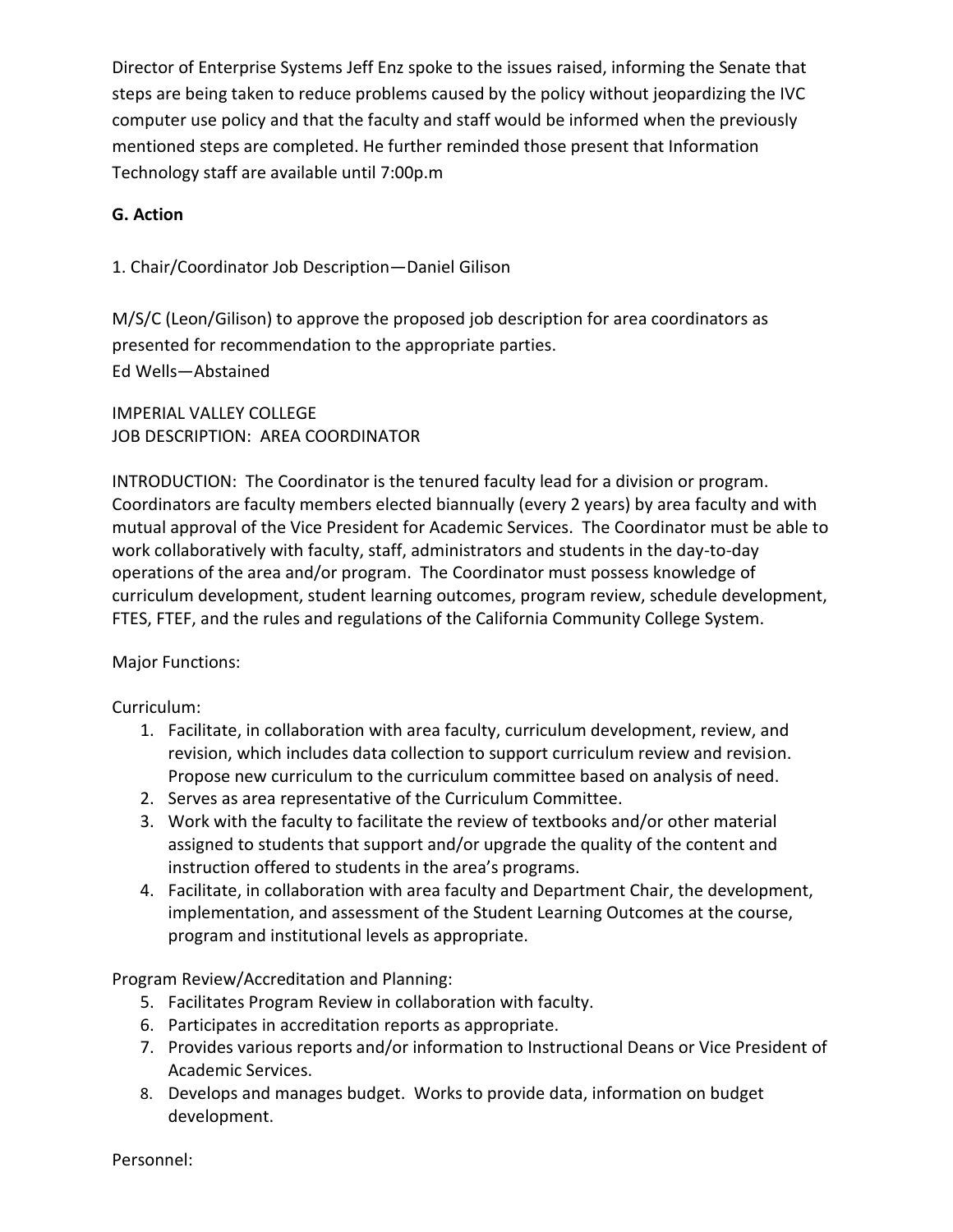- 9. Initiate justification for additional staff and participate in the selection of prospective staff members within the academic area as per district hiring procedures as appropriate.
- 10. Facilitate area level orientation and mentorship of new faculty.
- 11. Serves as a member of the Individual Tenure Committee.
- 12. Orients new faculty and part-time faculty with the help of instructors within the area.
- 13. In collaboration with the Instructional Dean, develops a plan for regular evaluation of part-time faculty, which may include the participation of full-time faculty area members per contract.
- 14. Provide input to the Instructional Dean on the evaluation of area support staff.
- 15. Recommend staff development workshops and/or programs that serve the short term and long range interests of the students.
- 16. Develops class schedule and works on schedule development at the program or area level.

Minimum Qualifications:

- 1. Must be a full-time, tenured faculty member in good standing with the district.
- 2. Ability to work collaboratively with faculty, staff, administrators and students in the day-today operations of the division and/or program.
- 3. Knowledge of curriculum development, student learning outcomes, and program review. Ability to analyze data for curriculum revision, program review and other reports as needed.

Discussion ensued, including concerns regarding the vetting of qualifications for the position of coordinator, the question of processes for removal of an incompetent coordinator, and the specification that this is a negotiable issue.

2. Faculty Service Obligation Alternatives—Second Reading—Frank Rapp

M/S/C (Leon/Nilson) to approve the proposed faculty service obligation alternatives as presented for recommendation to the appropriate parties.

### Russell Lavery—Abstained

WHEREAS the "Agreement between the Imperial Community College District and the Imperial Valley College Chapter of the Community College Association of the California Teachers Association of the National Education Association (IVC/CCA/CTA/NEA) for Academic Years 2013- 2015" states in Article 15.5 "All unit members as part of contract requirements are required to serve on one (1) [sic] recognized campus committee or as the advisor to a recognized, active student club or organization, during each academic year," and

WHEREAS the number of committee positions combined with the number of club or organization advisor positions at Imperial Valley College is less than the number of full-time faculty at Imperial Valley College, and

WHEREAS the following suggestions have been proposed, among others, as alternatives to the requirement for all unit members to serve on a committee or as a club advisor: the possibility of